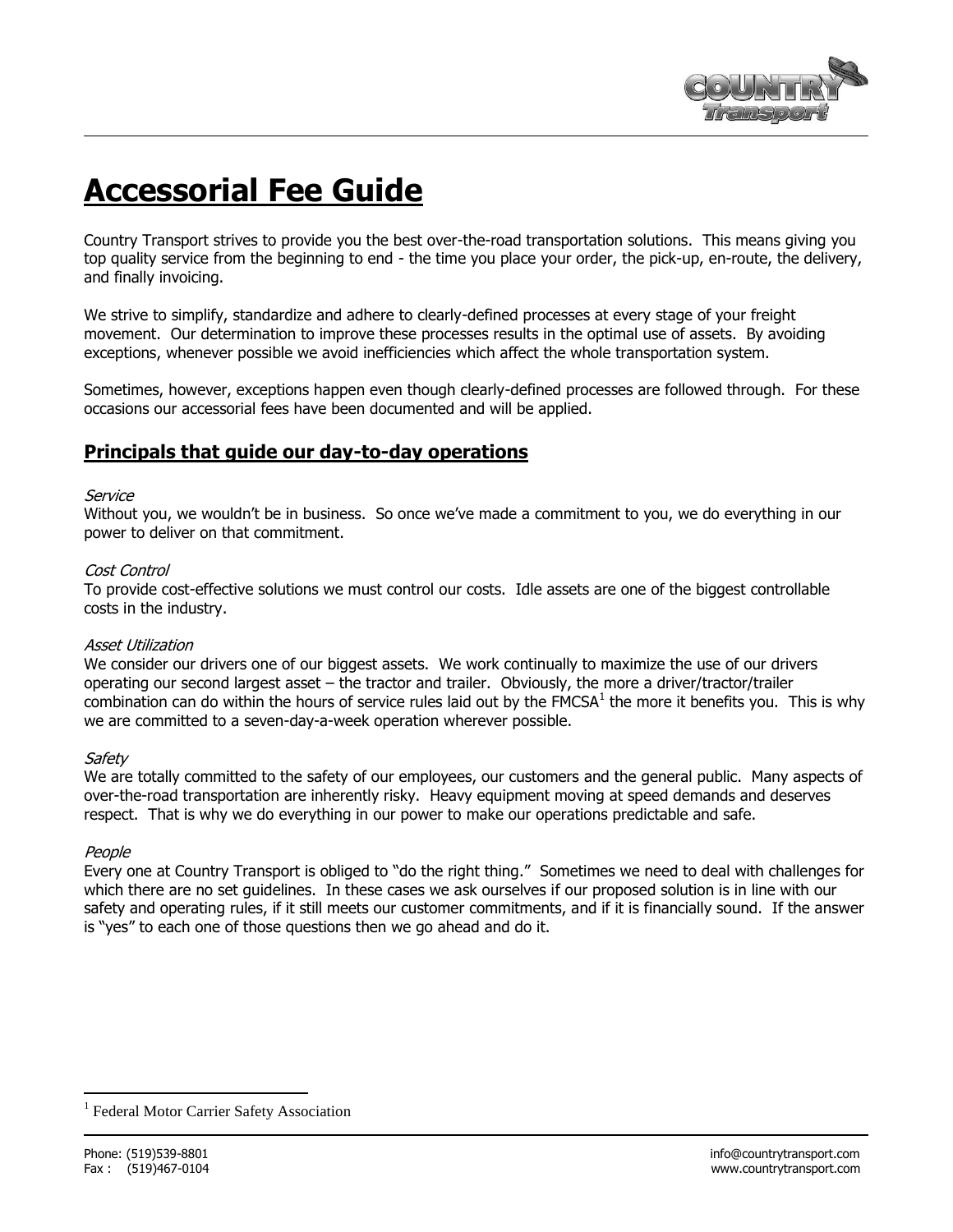

# **The following services are included in the freight rate.**

- $\checkmark$  A person is available 24/7 365 days a year at the same number you always dial.
- $\checkmark$  A knowledgeable person will take your order. The order will not be confirmed until all your questions are satisfactorily answered.
- $\checkmark$  A professional driver will arrive at the pick-up with the equipment requested at time of order.
- $\checkmark$  Two hours to load the trailer at the shipper and two hours to unload the trailer at the consignee for full loads (TL.) Fifteen minutes for each fifteen feet of freight for less than full loads (LTL.)
- $\checkmark$  A professional driver will safely operate the equipment to the destination and take every effort to ensure it is damage free. The driver is equipped with a cell phone for emergencies.
- $\checkmark$  You may call at any time during regular business hours to request the last known location of your freight.
- $\checkmark$  Everyone at Country Transport will ensure your freight moves efficiently from the time of pickup, through the border (if applicable) and to its destination.
- $\checkmark$  An employee will give you a courtesy call or e-mail to let you know when your freight has been picked up or delivered.
- $\checkmark$  All equipment will comply with current FMCSA guidelines and rules.
- $\checkmark$  The invoice will be sent via electronically, fax or mail within 14 days of the delivery

# **The following fees will apply if applicable.**

# **If you need to cancel or change your order**

| After receiving an order confirmation from you, a driver, truck and trailer will be reserved<br>for your order. You may cancel the order without a cancellation fee within 15 minutes of<br>receiving your confirmation or up to 36 hours before the planned arrival of our equipment.<br>A cancellation of your order is considered a "Truck Ordered – Not Used".<br>If you need to change your order because the amount of freight has changed, or the pick-<br>up time has changed, the order will need to be re-negotiated and a new freight rate will<br>apply. If it is deemed by you that the order will be cancelled because we cannot commit to<br>the new freight requirements, the cancellation fee will apply. |          |
|----------------------------------------------------------------------------------------------------------------------------------------------------------------------------------------------------------------------------------------------------------------------------------------------------------------------------------------------------------------------------------------------------------------------------------------------------------------------------------------------------------------------------------------------------------------------------------------------------------------------------------------------------------------------------------------------------------------------------|----------|
| A cancellation between 12 hours and 36 hours before the planned arrival of our equipment.                                                                                                                                                                                                                                                                                                                                                                                                                                                                                                                                                                                                                                  | \$150.00 |

| A cancellation less than 12 hours before the planned arrival of our equipment. | \$250.00 |
|--------------------------------------------------------------------------------|----------|
|--------------------------------------------------------------------------------|----------|

A cancellation after the driver has arrived at the shipper.  $$350.00 + $350.00 + $350.00 + $350.00 + $350.00 + $350.00 + $350.00 + $350.00 + $350.00 + $350.00 + $350.00 + $350.00 + $350.00 + $350.00 + $350.00 + $350.00 + $350.00 + $350.00 + $350.00 + $350.00 +$ 

Any asset use fees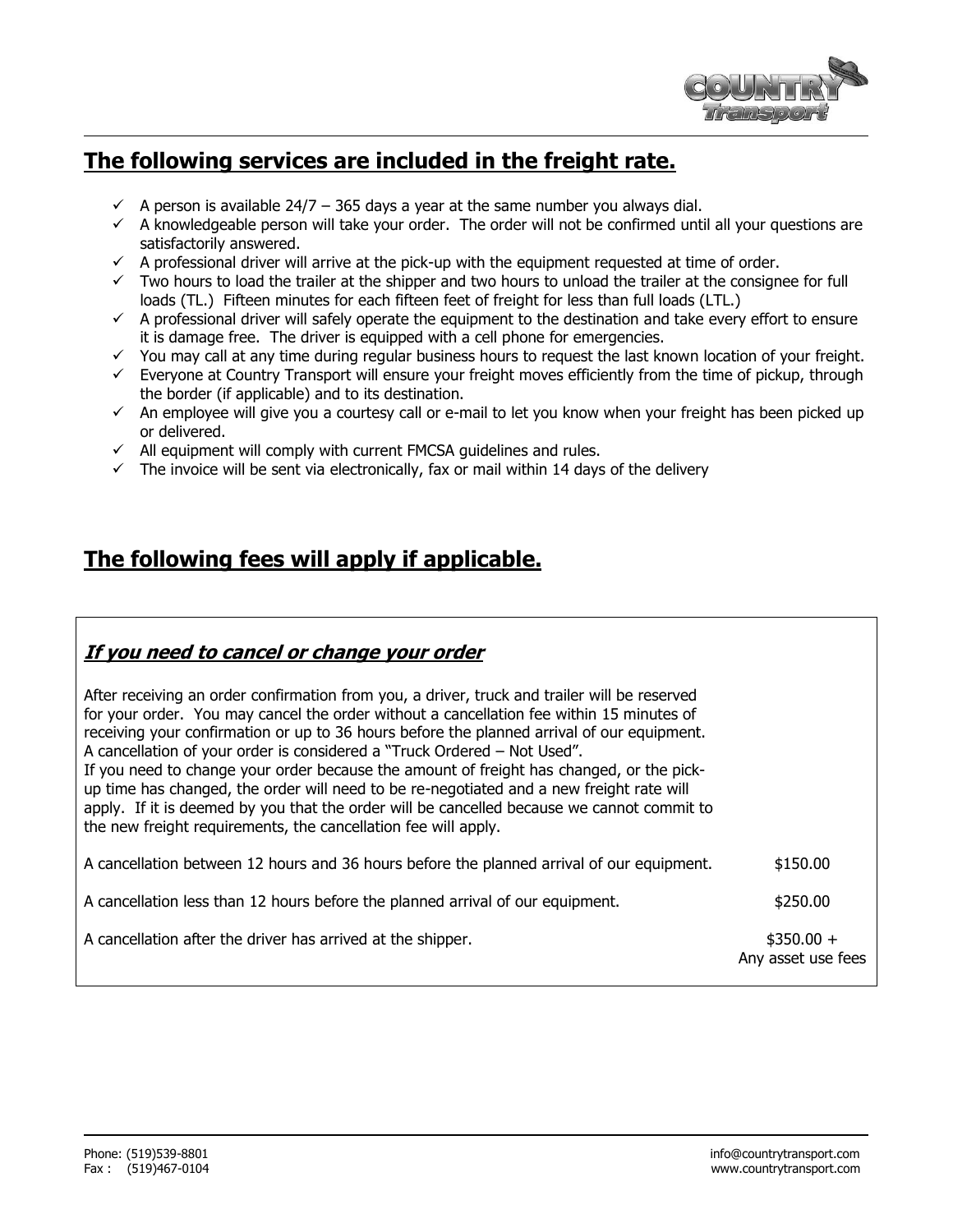

# **Improper paperwork**

It will be your responsibility to ensure that all parties involved obtain the correct paperwork before the driver leaves the shipper. Only you know your freight and the paperwork or information that is required to efficiently transport it to the destination. If the information required is incorrect or is not provided, we will contact you, the shipper or the receiver to make the necessary revisions so your shipment can move forward as quickly as possible. This applies to all shipments and all paperwork including, but not limited to, the Bill of Lading and any Customs documentation.

 $$250.00 +$ any asset use fees

## **Cleaning the trailer/equipment**

What goes around comes around - every shipper requires a clean dry trailer. The receiver is responsible for the removal of dunnage (blocking, bracing, strapping or other material used inside the trailer to secure the load,) and any product that is spilled or has been left inside the trailer. You paid for all the freight to be transported to its destination. This applies to any trailer that is refused at the next shipper or a refusal by the receiver to clean the trailer after our driver or dispatcher has requested for the trailer to be cleaned.

 $$250.00 +$ any asset use fees

## **If your shipment is held by customs**

In the case of a trans-border shipment, if Canada or U.S. Customs require the load to be searched we will act on your behalf and co-operate with the authorities as requested. We understand that security measures are designed to improve safety and security at the border. Allowance of 1 hour for customs inspection is given.

If the load is put in bond and moved to a bonded facility en-route for clearance without prior negotiation and noted on your confirmation.

We do our best to supply any pertinent information to customs brokers, however, situations happen where sending everything provided is not cost effect or manageable. If the customs broker has an issue with the paperwork and does not contact us in a timely manner or does not contact at all and the shipment is delayed.

#### Any asset use fees  $+$ any 3<sup>rd</sup> party costs.

 $$250.00 +$ Any asset use fees

 $$250.00 +$ Any asset use fees

# **Weight of shipment**

We will weigh the shipment, at our cost, at the first available public scale, if the weight shown Bill of Lading exceeds 40,000lbs or if the driver feels that the load is not uniformly loaded on the trailer. Any shipments over 44,000 lbs must be stated on your confirmation. If the weight of the tractor/trailer or the axle weight combination exceeds the legal limit for any jurisdiction en-route, the load cannot proceed and must be re-worked. We will make arrangements with you to have the extra weight removed or the load dispersed properly.

 $$250.00 +$ Any asset use fees + any re-weigh fees + Any  $3<sup>rd</sup>$  party costs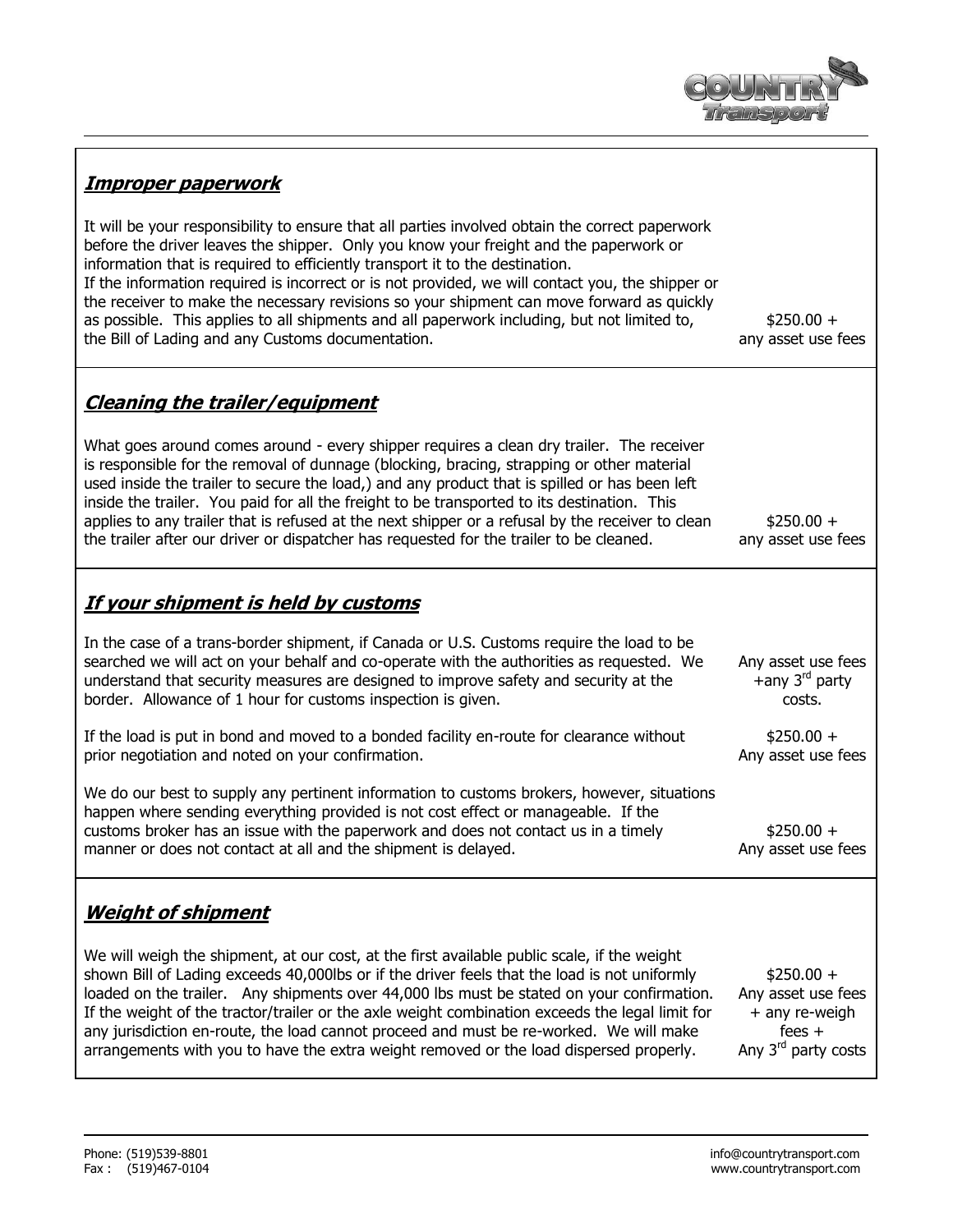

# **Improperly loaded shipments**

The shipper is responsible for loading the freight properly. Safety is our top priority. The driver will work with the shipper, if requested by the shipper, to assist in any way possible. If the driver feels that the load is insecurely loaded he will notify dispatch for resolution but will not proceed off the property of the shipper.

If the load shifts en-route we will work with you to find a suitable location to ensure the load is securely positioned in the trailer.

#### $$250.00 +$ Any asset use fees +any 3<sup>rd</sup> party charges

## **Damage to Equipment**

We strive to operate excellent equipment and keep the equipment in top running order. Any damages by a shipper or consignee to any equipment will be your responsibility. This includes but not limited to damage to the inside or outside of the trailer, missing or damaged load bars, straps, etc.

 $$250.00 +$ Any asset use fees  $+$  any 3<sup>rd</sup> party charges

## **\*\*\* Dangerous goods/Hazardous materials \*\*\***

We are not a hazardous materials (hazmat) carrier. We cannot load any hazmat onto any Country Transport trailer. Our employees and drivers are not trained to handle hazmat. Any hazmat loaded onto our trailers, weather declared on the Bill of Lading or not, will be removed immediately at the first available location that can handle hazmat. We will not be responsible to further handle this portion of freight. This is a very serious offence and we have a zero-tolerance policy toward this action.  $$10,000.00 +$ Any asset use fees  $+$ any 3<sup>rd</sup> party charges

# **Illegal goods**

Any illegal goods (i.e. drugs, weapons, contraband etc) that are loaded on the trailer will be immediately reported to local law officials. All employees will co-operate with the authorities until the matter is resolved to the satisfaction of all officials involved. This is a very serious offence and we have a zero-tolerance policy toward this action.

\$500,000.00 + Any asset use fees + any 3<sup>rd</sup> party charges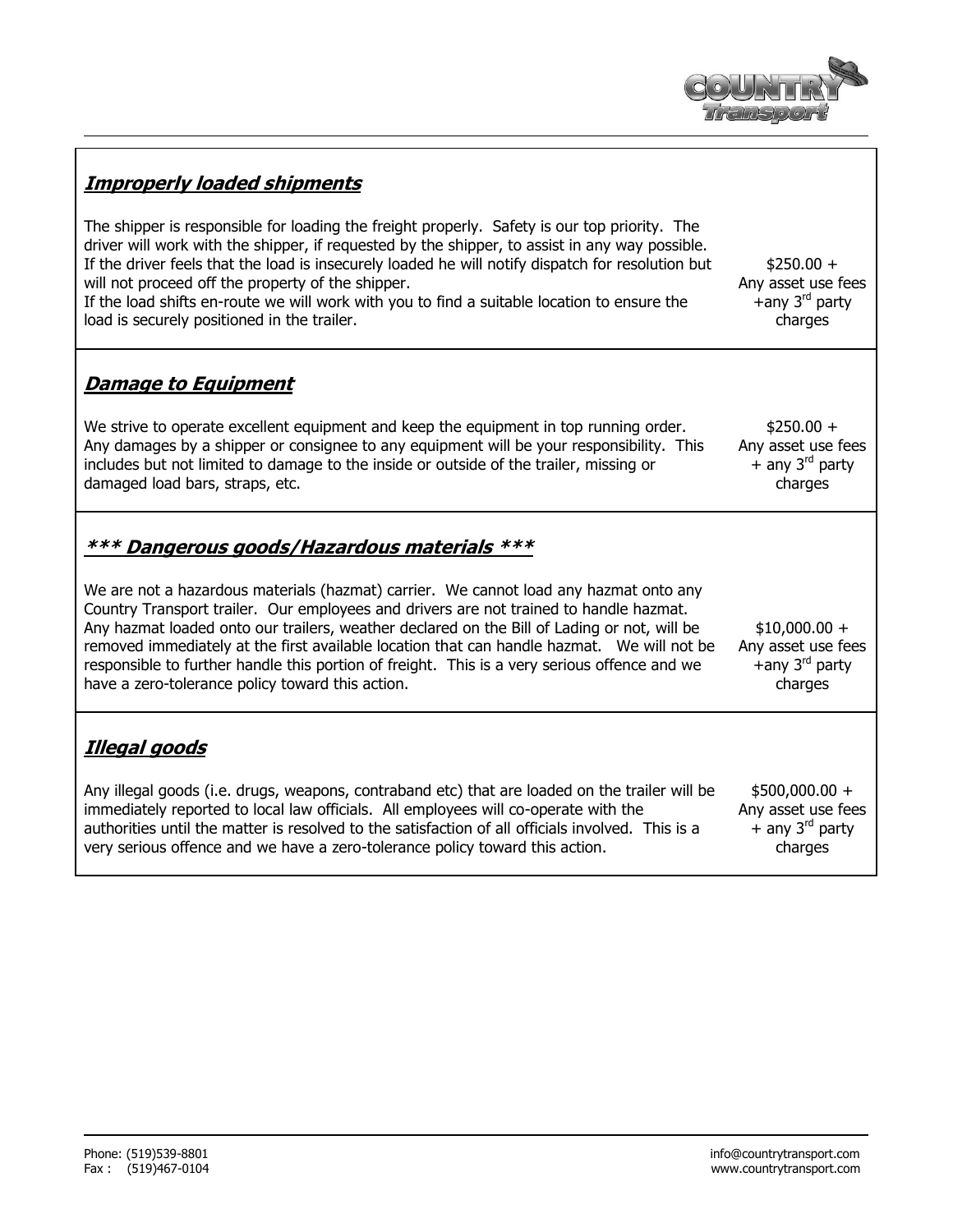

| Asset use fees when not addressed in negotiated order |  |
|-------------------------------------------------------|--|
| confirmation                                          |  |

Efficient asset utilization benefits you by increasing the availability of drivers, trucks and trailers. Optimizing assets is one of our five key operating principles. This is why we are so keen on establishing proper trip plans and minimizing ineffective assets scenarios. The quicker we can get doing what we do best – **moving freight** from the shipper to the consignee, the more cost-effective we can be.

For a **driver/tractor and van trailer** after arrival at the shipper/consignee or from previously scheduled appointment time.

| Full loads after 2 hours at shipper or consignee, 1 hour at customs<br>Less-Than-Load - allowed time is 15 minutes for each 15 feet of freight<br>٠<br>Additional Layover $-8$ hours to 12 hours<br>More than 12 hours                                                                                                                                                                                 | \$75.00/hr<br>\$75.00/hr<br>\$450.00<br>\$800/each 24 hrs |
|--------------------------------------------------------------------------------------------------------------------------------------------------------------------------------------------------------------------------------------------------------------------------------------------------------------------------------------------------------------------------------------------------------|-----------------------------------------------------------|
| For a driver/tractor and reefer trailer after arrival at the shipper/consignee or from<br>previously scheduled appointment time.<br>Full loads after 2 hours at shipper or consignee, 1 hour at customs<br>Less-Than-Load - allowed time is 15 minutes for each 15 feet of freight<br>Waiting time $-8$ hours to 12 hours<br>More than 12 hours<br>$\blacksquare$                                      | \$85.00/hr<br>\$85.00/hr<br>\$500.00<br>\$900/each 24 hrs |
| Rental of a trailer or a loaded trailer held en-route                                                                                                                                                                                                                                                                                                                                                  | \$35.00/day<br>\$200.00/week<br>\$750.00/month            |
| Switching trailers (pulling a dropped trailer out of a dock door so the dock can be used to<br>unload our trailer.) We cannot be held accountable for any damages to another parties'<br>trailers.                                                                                                                                                                                                     | \$150.00                                                  |
| Shunting of 2 or more trailers within a 25 mile (30km) radius                                                                                                                                                                                                                                                                                                                                          | \$75.00/hr                                                |
| Re-directing of driver/tractor/trailer unit is defined as a change in the shipper, consignee(s),<br>or the requested route while en-route which is not noted on the original confirmation. We<br>will do everything we can to accommodate your request but in some cases the nature of the<br>diversion can make it impossible because of the impact it may have on another customers<br>requirements. | \$3.00/mile<br>Minumum \$50.00                            |